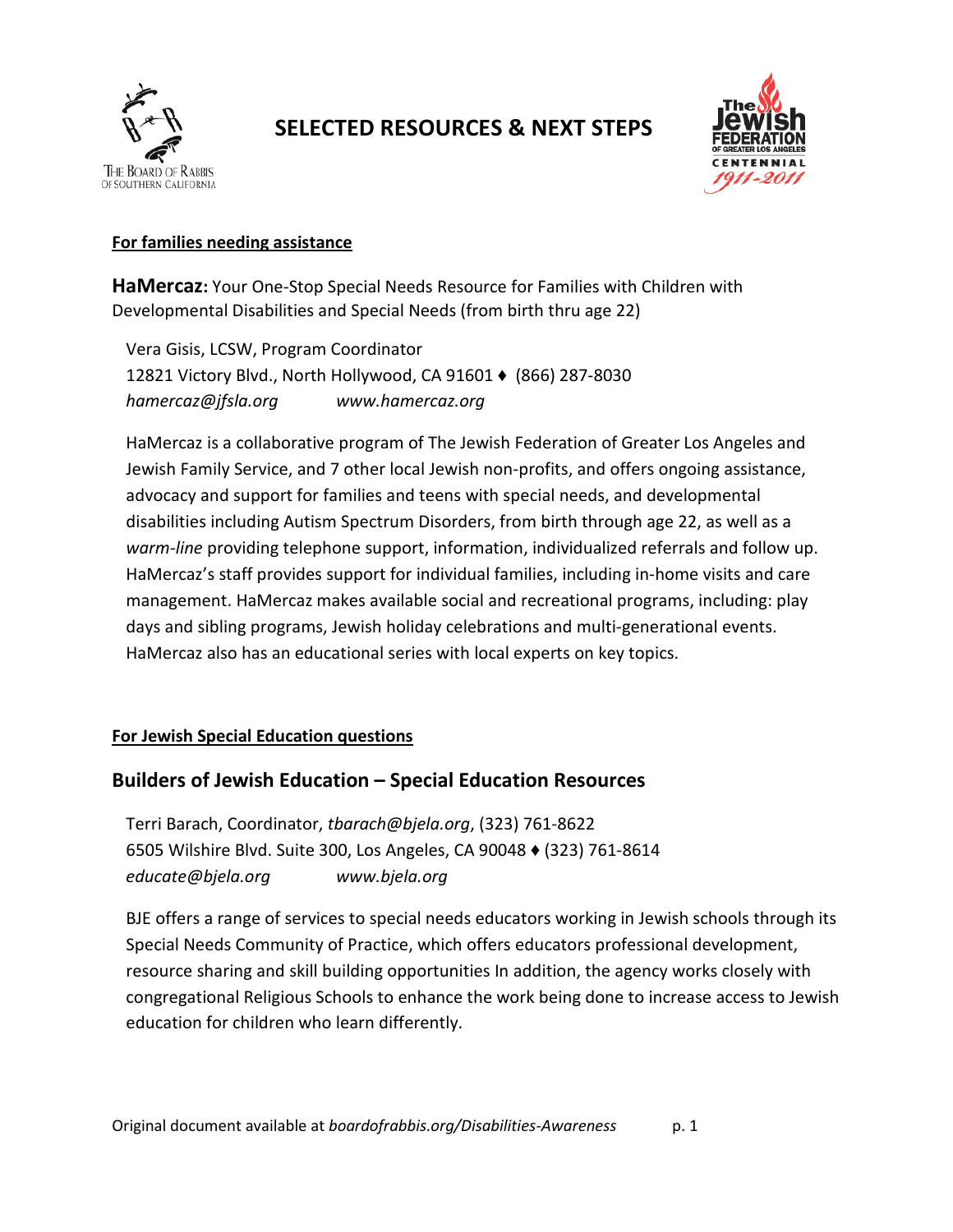#### **Selected Local Volunteer Opportunities**

# **Vista Inspire Program at Vista Del Mar-Vista Del Mar; Vista Inspire!; Nes Gadol (nondenominational)**

Elaine Hall, Director, *[Elainehall@vistadelmar.org](mailto:Elainehall@vistadelmar.org)* 3200 Motor Avenue, Los Angeles, CA 90034 ♦ (310) 836-1223 ext. 615 *[www.themiracleproject.org](http://www.themiracleproject.org/)*

Volunteers are needed to help with the Nes Gadol special needs b'nai mitzvot program designed for children with autism and other special needs. Using music, dance, singing, visual arts, and theater. B'nai Mitzvah celebrations are customized to each child's ability and held at either the family's home synagogue or at the sanctuary at Vista Del Mar. A post bar/bat mitzvah class is also held. The Miracle Theater classes offered at Vista Del Mar also need volunteers for Monday and Wednesday afternoon classes.

## **Friendship Circle LA**

Rabbi Michael Rav-Noy, M.A., Director; Miriam Rav-Noy, Program Director 9581 W. Pico Blvd., Los Angeles, CA 90035 ♦ (310) 277-3252 *[michy@fcla.org](mailto:michy@fcla.org) [www.fcla.org](http://www.fcla.org/)*

Volunteers are needed for Sunday Circle, martial arts classes for children with behavioral or attention issues, Holiday Celebrations that accommodate families with special needs children and summer/winter day camp programs, as well as the on-going Brian Sobol Friends at Home Program which pairs of teenage volunteers with participating children for weekly visits in their homes, offering friendship and sharing activities.

### **Friendship Circle of the Conejo**

Rabbi Moshe Bryski and Chanie Melamud 30345 Canwood Street, Agoura Hills, CA 91301 ♦ (818) 865-2233 *[staff@friendshipcircleca.com](mailto:staff@friendshipcircleca.com) [www.friendshipcircleca.com](http://www.friendshipcircleca.com/)*

Volunteers are needed for a wide range of programs including Sunday Circle, Friends at Home weekly visiting, gymnastics, sports, holiday programs, swimming, music programs and more.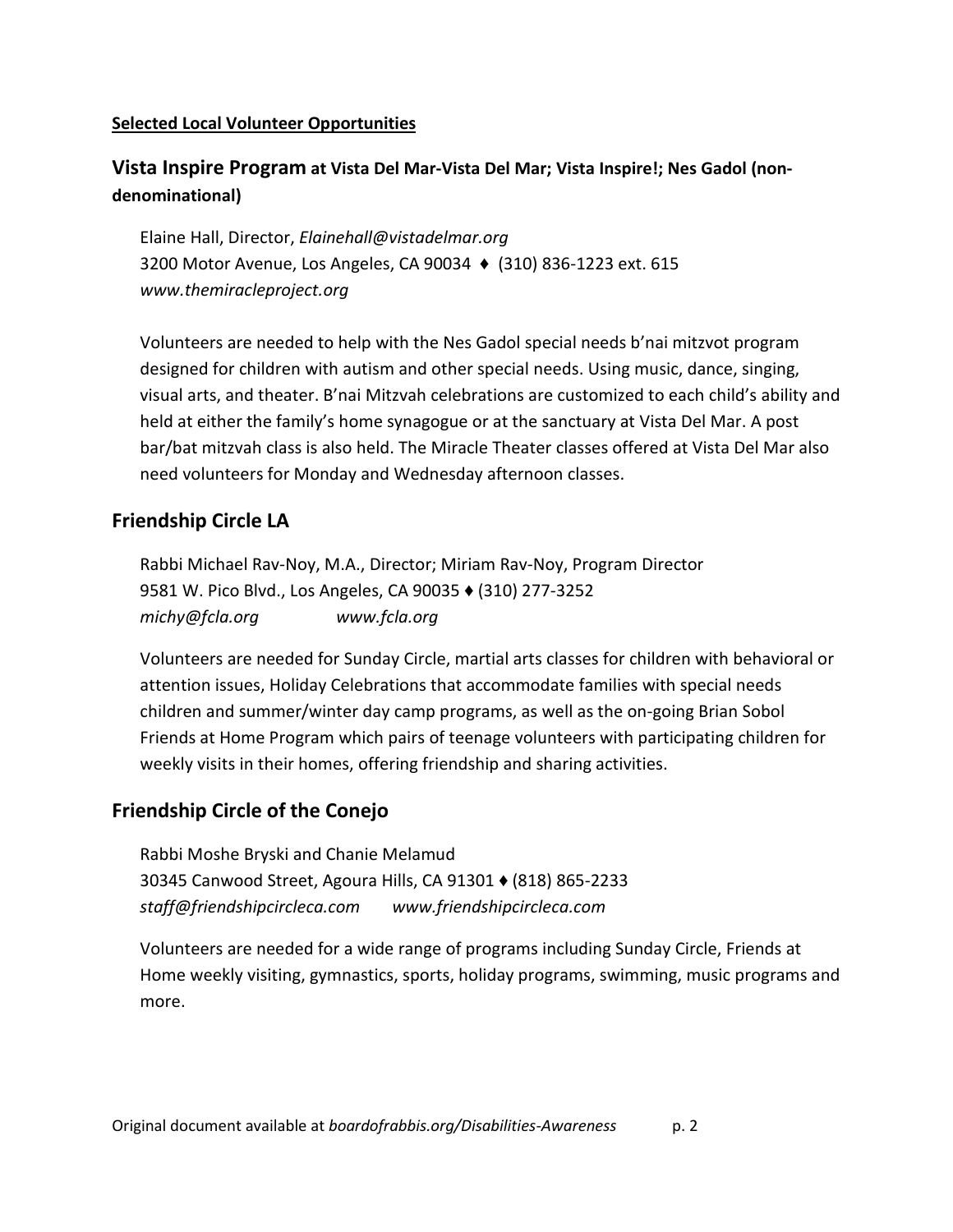#### **Additional Resources**

*[Jewish Community Guide to Inclusion of People with Disabilities](http://www.jfcsmpls.org/inclusionresources.html)* by Shelly Christensen, MA, published by Jewish Family and Children's Service of Minneapolis, with support from the Minneapolis Jewish Federation. This step-by-step guide for transforming communities and education programs into inclusive congregations can be purchased from their website dedicated to inclusion of people with disabilities, *[www.jfcsmpls.org/inclusionresources.html](http://www.jfcsmpls.org/inclusionresources.html)*

**Partnership for Jewish Life and Learning** created a resource guide for Jewish communities and synagogues to help improve inclusiveness for Jews with disabilities. It is available in PDF format at: *[www.jsped.org/JDAM%20Resource%20Guide%202008-](http://www.jsped.org/JDAM%20Resource%20Guide%202008-2009%20cover.pdf) [2009%20cover.pdf](http://www.jsped.org/JDAM%20Resource%20Guide%202008-2009%20cover.pdf)*. As part of Jews with Disabilities Awareness Month, PJLL has created a webpage with information on other programs and events: *[www.pjll.org/content/disabilitymonth.](http://www.pjll.org/content/disabilitymonth)*

The main congregational movements have also provided educational and practical resources on inclusion and disabilities:

# **Jewish Reconstructionist Federation**

• Kol Ehad: Jewish Reconstructionist Federation Committee (JRF) on Inclusion of People with Disabilities has developed an inclusion booklet to help those who need information. Formed by the JRF board in January 1994, Kol Ehad consists of three Task Forces: one on inclusion for people with disabilities, one on inclusion of gays and lesbians, and one on inclusion of intermarried people. The document below concerns the Task Force for Inclusion of People with Disabilities. The Task Force is made up of people with and without disabilities who have person and/or professional knowledge about special needs. The document can be found at *[www.jrf.org/resources/files/JRF-](http://www.jrf.org/resources/files/JRF-Taskforce-Disabilities.doc)[Taskforce-Disabilities.doc](http://www.jrf.org/resources/files/JRF-Taskforce-Disabilities.doc)*.

# **Orthodox Union**

• The Orthodox Union has developed a program called Yachad, The National Jewish Council for Disabilities. National Yachad provides ongoing Jewish programming and experiences in educational, recreational and social settings throughout North America. National events share the *inclusive design* for people with disabilities that makes Yachad programming so unique. There are also various Yachad locations in New Jersey, Chicago, Pittsburgh, Connecticut and Baltimore. *[www.njcd.org/index.php/njcd/about/C1137/](http://www.njcd.org/index.php/njcd/about/C1137/)*